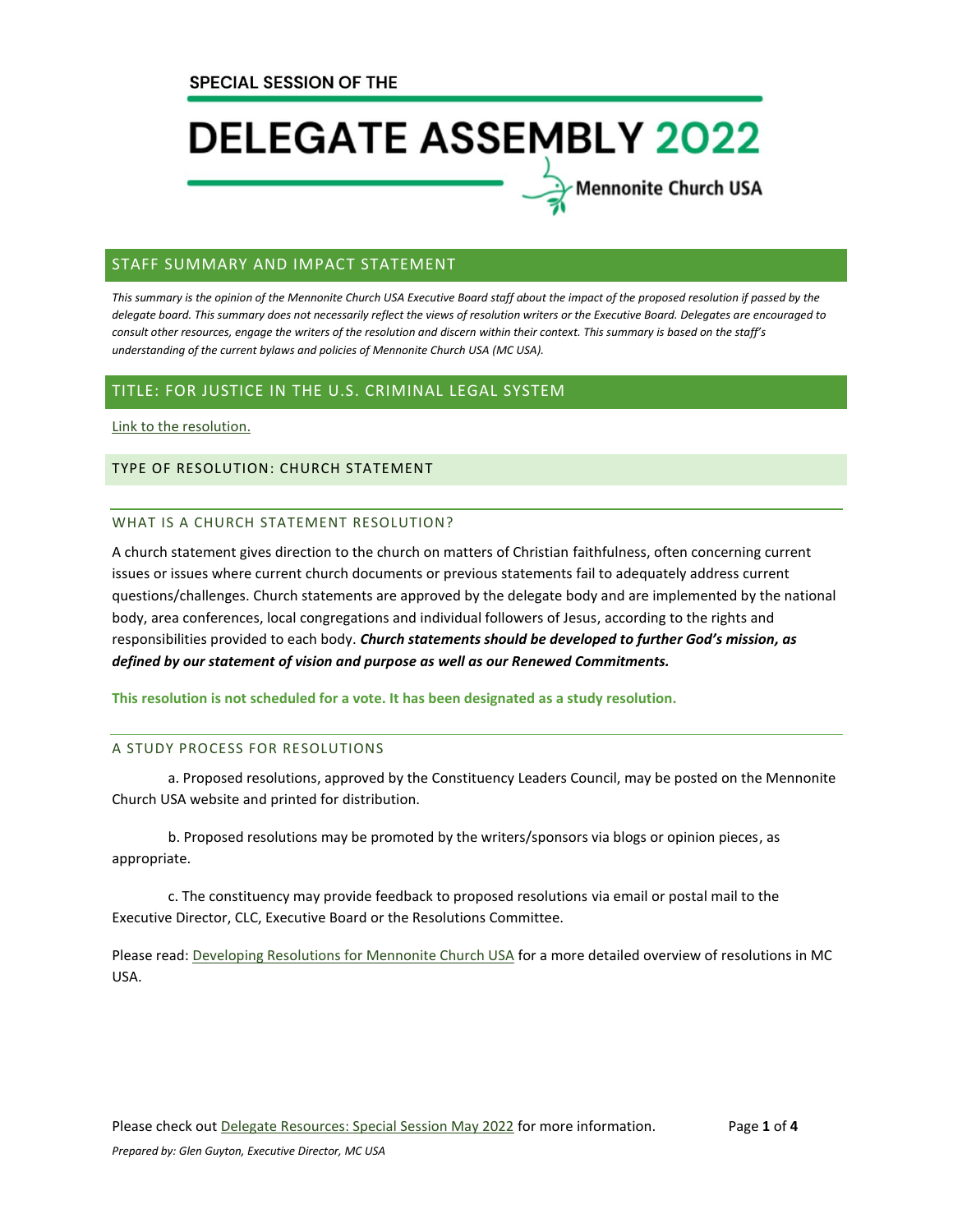## **DELEGATE ASSEMBLY 2022**

### ∕Mennonite Church USA

#### WHAT DOES THE RESOLUTION ADDRESS IN MC USA?

#### FROM THE WRITERS

"We, as a church body, commit to confronting the injustice within the current U.S. criminal legal system. There are many ways individual congregations, conferences, institutions and agencies of the denomination can participate. We will call on them to report back to the delegate body at the next biennial convention."

#### STAFF SYNOPSIS

This resolution provides members of MC USA an opportunity to explore core Anabaptist beliefs in a modern context, especially in the contexts of the church's relationship to the state and the use of violence by the state. The church statement calls for study, education and action. Several options are given for members to choose from.

#### CURRENT POLICIES OR PROGRAMS RELATED TO THE CHURCH STATEMENTRESOLUTION

- 1. This resolution aligns with **[Renewed Commitments](https://www.mennoniteusa.org/resource-portal/resource/renewed-commitments-for-mc-usa/) for MC USA,** particularly the call to Witness to God's peace: "We are called to extend God's holistic peace, proclaiming Christ's redemption for the world with our lives. Through Christ, God frees the world from sin and offers reconciliation. We bear witness to this gift of peace by rejecting violence and resisting injustice in all forms, and in all places."
- 2. Confession of Faith in a Mennonite Perspective, **[Article 22. Peace, Justice, and Nonresistance:](https://www.mennoniteusa.org/who-are-mennonites/what-we-believe/confession-of-faith/peace-justice-and-nonresistance/)** "Led by the Spirit, and beginning in the church, we witness to all people that violence is not the will of God. We witness against all forms of violence, including war among nations, hostility among races and classes, abuse of children and women, violence between men and women, abortion, and capital punishment."
- 3. Confession of Faith in a Mennonite Perspective: **[Article 23. Church's Relation to Government and](https://www.mennoniteusa.org/who-are-mennonites/what-we-believe/confession-of-faith/churchs-relation-to-government-and-society/)  [Society:](https://www.mennoniteusa.org/who-are-mennonites/what-we-believe/confession-of-faith/churchs-relation-to-government-and-society/)** "The church is the spiritual, social, and political body that gives its allegiance to God alone. As citizens of God's kingdom, we trust in the power of God's love for our defense. The church knows no geographical boundaries and needs no violence for its protection. The only Christian nation is the church of Jesus Christ, made up of people from every tribe and nation, called to witness to God's glory. "In contrast to the church, governing authorities of the world have been instituted by God for maintaining order in societies. Such governments and other human institutions as servants of God are called to act justly and provide order."
- **4. [Bylaws of Mennonite Church USA, Article II.1.a-g:](https://www.mennoniteusa.org/wp-content/uploads/2020/08/Bylaws-Approved-2021-Delegate-Assembly-July-10.pdf)**
	- a. "Share the good news of Jesus Christ through word and deed, calling people to salvation in Christ, and to form Christian communities of love and service to others.
	- b. "Establish, teach and promote the core values and beliefs of the church based on scripture as expressed in the Confession of Faith in a Mennonite Perspective, as updated from time to time.
	- c. "Tell the story of God's faithfulness in our journey as an Anabaptist people.
	- d. "Encourage and enable congregations to actively engage in God's mission in the world.
	- e. "Confront forces of the world which work against God's intent for all creation.
	- f. "Be a channel for dialogue and witness to other church bodies and to governing authorities.

Please check out **Delegate Resources: Special Session May 2022** for more information. Page 2 of 4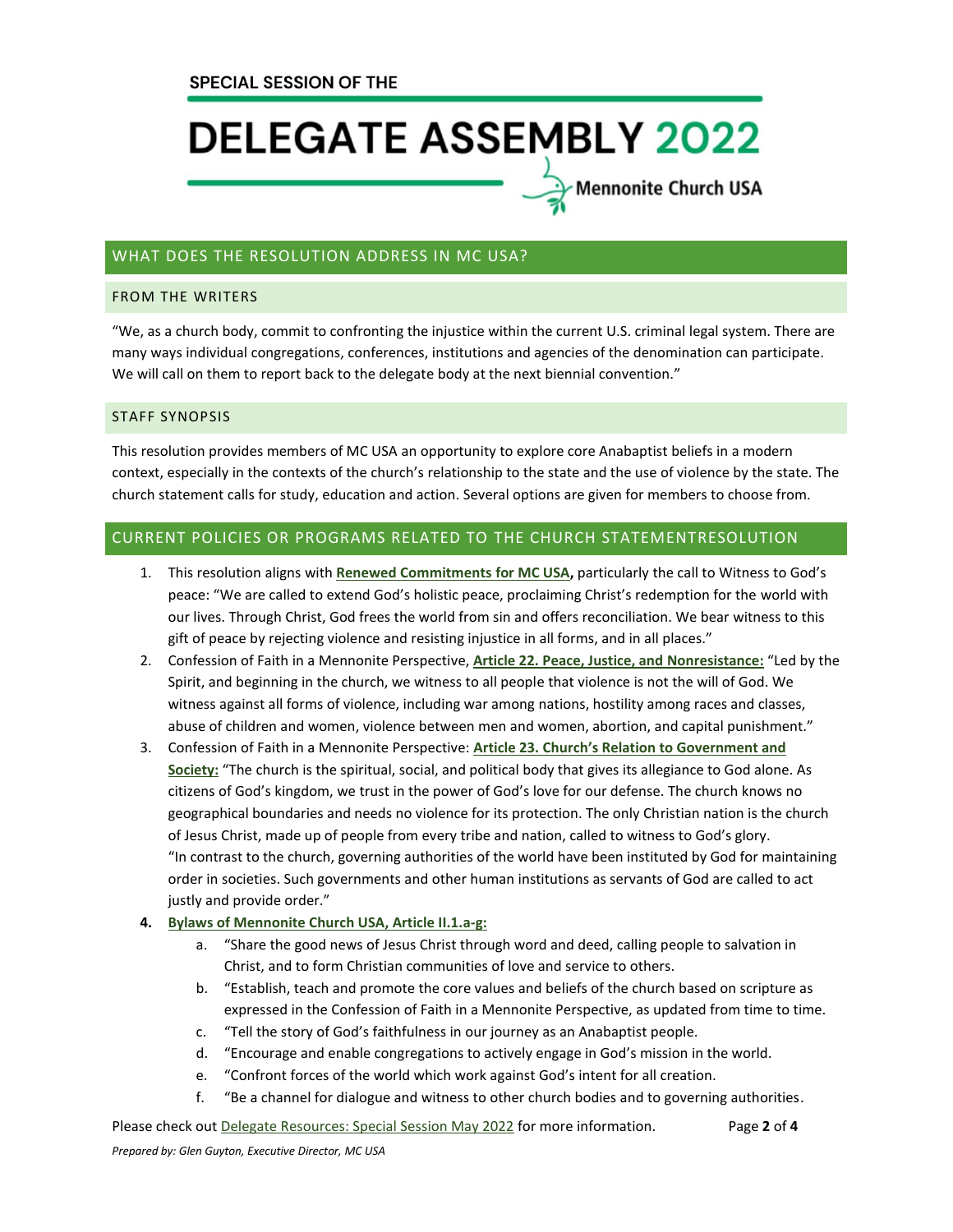### **DELEGATE ASSEMBLY 2022** Mennonite Church USA

g. "Provide a sense of larger community, creating a common identity for ourselves and recognized by those with whom we come in contact."

| <b>ACTIONS PROPOSED IN THE RESOLUTION</b>                                                                                                                                                                                   |                                                                                                                                                                                                                                           |                                                                                                                                                                                                                                                                                                                                                                                                                                                                                                                                                                                                                                                    |
|-----------------------------------------------------------------------------------------------------------------------------------------------------------------------------------------------------------------------------|-------------------------------------------------------------------------------------------------------------------------------------------------------------------------------------------------------------------------------------------|----------------------------------------------------------------------------------------------------------------------------------------------------------------------------------------------------------------------------------------------------------------------------------------------------------------------------------------------------------------------------------------------------------------------------------------------------------------------------------------------------------------------------------------------------------------------------------------------------------------------------------------------------|
| <b>Summary of Actions</b><br>There is a general call to "confront<br>the injustice within the current U.S.<br>criminal legal system."<br>The resolution lists ten "starting<br>places" to work at the aspirational<br>call. | Division of MC USA Responsible<br>Executive Board staff.<br>Program agencies.<br>Area conferences.<br>Congregations.<br>٠<br>Executive Board staff.<br>$\bullet$<br>Program agencies.<br>Area conferences.<br>$\bullet$<br>Congregations. | <b>Financial Impact</b><br>This action is aspirational. There is<br>no direct financial impact.<br>Many of the items listed are<br>educational. There will be some<br>cost associated with acquiring<br>educational resources, staff<br>coordination time and possibly<br>shifting investments, if groups are<br>interested in divestments. The<br>additional costs associated with<br>this resolution seem minimal.<br>MC USA Executive Board staff has<br>established the <b>Justice Fund</b> , which<br>may be helpful for conferences and<br>congregations working at the<br>concerns in this resolution. Read<br>more about the Justice Fund. |
|                                                                                                                                                                                                                             |                                                                                                                                                                                                                                           |                                                                                                                                                                                                                                                                                                                                                                                                                                                                                                                                                                                                                                                    |

#### ADDITIONAL NOTES CONCERNING IMPACT

#### MC USA EXECUTIVE BOARD STAFF

This resolution is consistent with work currently carried out by MC USA Executive Board staff. As part of the Journey Forward process and ou[r Bring the Peace Initiative,](https://www.mennoniteusa.org/bring-the-peace/) we are well-positioned to facilitate the recommendations in this resolution. The staff has provided an Anabaptist grounded resource for clergy and [congregations to engage in learning about the call for police abolition. T](https://www.mennoniteusa.org/abolition-curriculum-intro/)he Executive Board staff is strengthening our capacity for peace and justice with new strategic staffing coordination with the various program agencies and other partners.

*The resolution will not significantly change our work; it will reinforce the importance of this work in MC USA.*

#### MC USA PROGRAM AGENCIES

Agencies will be invited to report at the next Delegate Assembly on how they engaged in the options listed in the proposed church statement resolution.

Please check out [Delegate Resources: Special Session May 2022](https://www.mennoniteusa.org/resource-portal/resource/delegate-resources-special-session-may-2022/) for more information. Page **3** of **4** *Prepared by: Glen Guyton, Executive Director, MC USA*